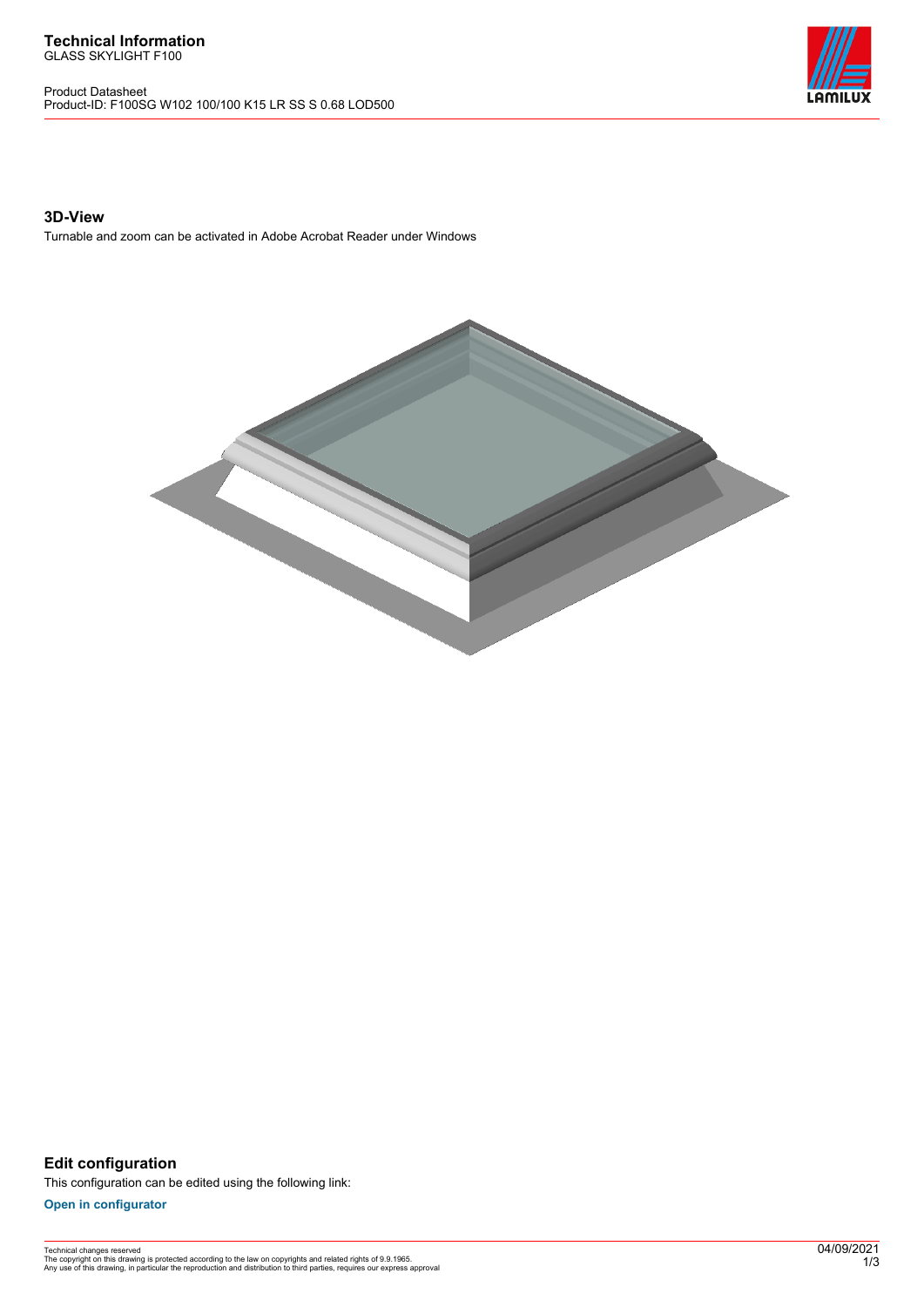Product Datasheet Product-ID: F100SG W102 100/100 K15 LR SS S 0.68 LOD500



## **Product Features**

| <b>Attribute</b>                                                                                            | <b>Value</b>                                                    |
|-------------------------------------------------------------------------------------------------------------|-----------------------------------------------------------------|
| <b>GLASS SKYLIGHT F100</b>                                                                                  |                                                                 |
| product ID                                                                                                  | F100SG W102 100/100 K15 LR SS S 0.68 LOD500                     |
| level of detail                                                                                             | <b>LOD 500</b>                                                  |
|                                                                                                             | lower LOD value = simplified selection and reduced              |
|                                                                                                             | geometry                                                        |
| <b>UPPER PART</b>                                                                                           |                                                                 |
| order size, top roof edge size (OKD) [cm]                                                                   | 100 / 100                                                       |
| clear dimension (LM) [cm]                                                                                   | 82 / 82                                                         |
| exit hatch                                                                                                  | no exit hatch                                                   |
| glazing                                                                                                     |                                                                 |
| heat transition coefficient                                                                                 | 1.1                                                             |
| colouring                                                                                                   | clear                                                           |
| glazing type                                                                                                | heat insulation glass                                           |
| shading                                                                                                     | no                                                              |
| <b>UPSTAND</b>                                                                                              |                                                                 |
| type of upstand                                                                                             | GRP upstand                                                     |
| height [cm]                                                                                                 | 15                                                              |
| features                                                                                                    |                                                                 |
| better heat insulation upstand                                                                              | no                                                              |
| suspension lip for storage of the roof line                                                                 | no                                                              |
| PVC rail                                                                                                    | no                                                              |
| <b>DRIVE</b>                                                                                                |                                                                 |
| type of drive                                                                                               | without                                                         |
| YOUR CONFIGURATION HAS THE FOLLOWING QUALITIES                                                              |                                                                 |
| OKD width                                                                                                   | 100 cm                                                          |
| OKD length                                                                                                  | 100 cm                                                          |
| LM width                                                                                                    | 82 cm                                                           |
| LM length                                                                                                   | 82 cm                                                           |
| height of upstand                                                                                           | 15 cm                                                           |
| thermal transition Ug                                                                                       | ca. 1.1 W/(m <sup>2</sup> K)                                    |
| noise insulation level Rw,p                                                                                 | ca. 38 dB                                                       |
| light transmission T                                                                                        | ca. 80 %                                                        |
| energy transmission                                                                                         | ca. 57 %                                                        |
| snow load                                                                                                   | 0.68 kN/m <sup>2</sup> (assumption and basis of interpretation) |
| product standard                                                                                            | EN 1873-2                                                       |
| fall-through protection                                                                                     | fall-through proof (according to GS BAU 18)                     |
| construction material class upstand                                                                         | E (according to EN 13501-1)                                     |
| construction material class glazing                                                                         | A1 (according to EN 13501-1)                                    |
| hail resistance class                                                                                       | HW5 (according to VKF standard)                                 |
| NOTE! After checking the local conditions, the design of the glazing and the drive may have to be adjusted. |                                                                 |